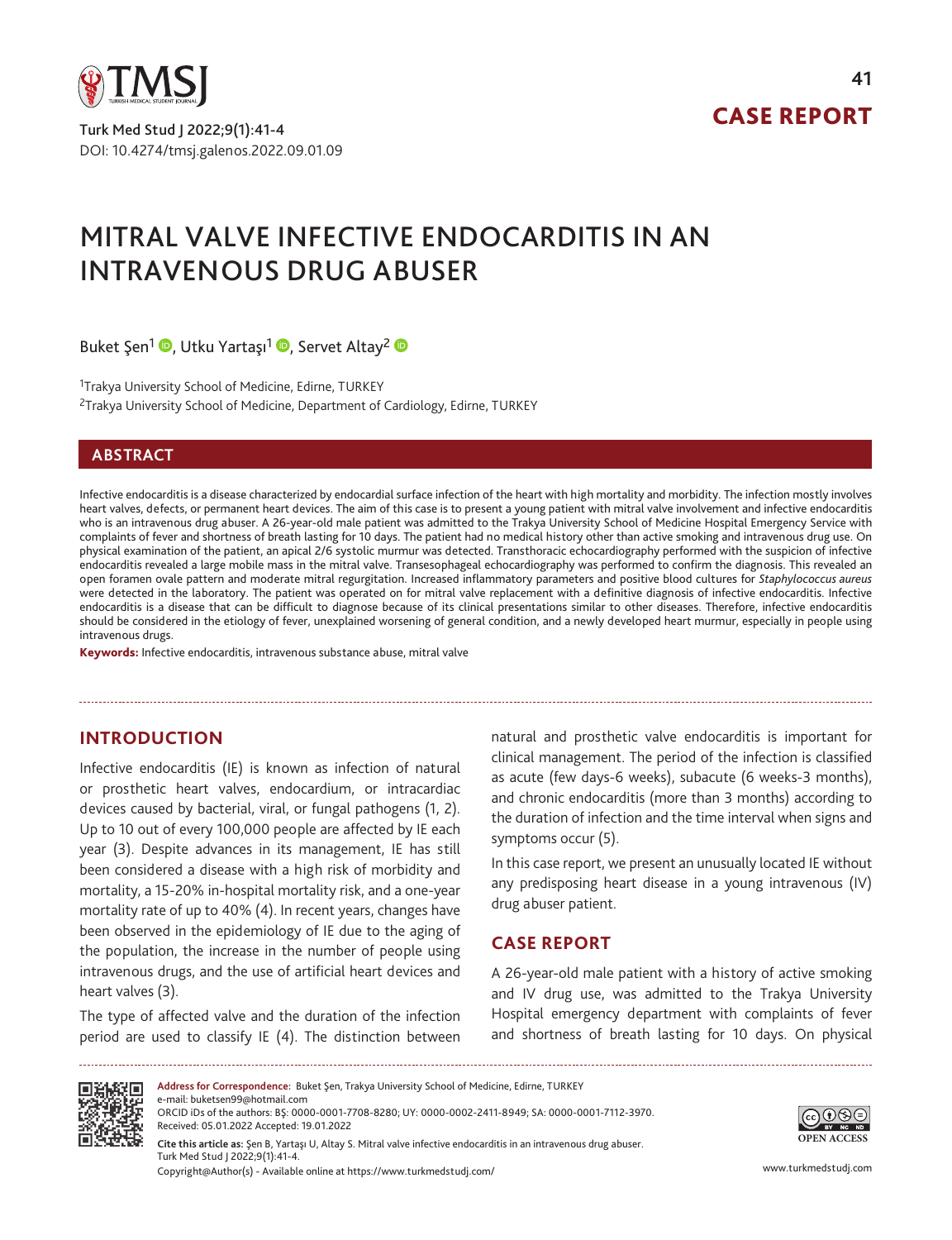examination, body temperature was 39.1 °C, blood pressure was 110/60 mmHg, sinus tachycardia at a rate of 104 beats/ min, and an apical 2/6 systolic murmur was found. Due to suspicion of IE, a transthoracic echocardiogram was performed, and it revealed a 17x22 mm mobile mass on the mitral valve, which was compatible with vegetation (Figure 1, 2). Transesophageal echocardiography (TEE) was performed to confirm the diagnosis of IE. Patent foramen ovale (PFO) was observed in the interatrial septum on TEE. Vegetation appearance and moderate mitral regurgitation were observed on the mitral valve. The patient was hospitalized with a preliminary diagnosis of IE. Laboratory results showed leukocytosis (white blood cells 17x109 /L), elevated C-reactive protein (56 mg/L), and increased erythrocyte sedimentation rate (95 mm/h). *Staphylococcus aureus* was detected in two separate blood cultures. The patient was diagnosed with definitive IE according to the modified Duke criteria (1), two major criteria were met with positive blood culture and vegetation. Mitral valve replacement was performed with



**Figure 1:** On the mitral valve, the mass is compatible with the vegetation (arrow).

RV: Right ventricle, RA: Right atrium, LA: Left atrium, LV: Left ventricle



**Figure 2:** The entrance of the mobile vegetation into the left ventricle is observed (arrow).

RV: Right ventricle, RA: Right atrium, LA: Left atrium, LV: Left ventricle

the agreement of the cardiac medical council. 1,000 mg IV vancomycin treatment was administered 3x1 (3,000 mg/ day). The patient was discharged on the 27<sup>th</sup> day. Routine check-ups were recommended to the patient after discharge.

# **DISCUSSION**

The diagnosis of IE is made using modified Duke criteria (1). For the diagnosis of IE, the patient must fulfill either: 2 major, 1 major plus 3 minor, or 5 minor criteria. Two major criteria, one is positive blood culture consistent with IE, and the other is the demonstration of findings such as vegetation, intracardiac abscess, or valve regurgitation on echocardiography. Minor criteria are the presence of predisposing factors such as heart disease or IV drug use, body temperature >38 °C, vascular events (intracranial hemorrhage, Janeway lesions), immunological events (Osler nodules, Roth spots, rheumatoid factor positivity), and microbiological evidence such as blood culture positivity that does not meet major criteria. Since there were 2 major criteria seen in this patient, the diagnosis was definitive IE (1, 4). According to most studies, *S. aureus* is the most common cause of IE, accounting for 26.6% of all cases (3). Viridans streptococci (18.7%), other streptococci (17.5%), and enterococci (17.5%) are the next most common causes of IE (10.5%) (3). These pathogens cause almost 90% of all cases of endocarditis (3). *S. aureus* is also the most prevalent pathogen, particularly in IV drug-associated IE cases (6). There are predisposing factors that contribute to the onset of IE, such as previous IE history, dental infection, cardiac pacemaker, prosthetic heart valve, or congenital structural heart disease (7). Moreover, IV-applied drugs, which cause bacterial contamination of the heart through the blood, also become the leading risk factor of IE (7). In this case, our patient does not have any structural predisposing factors in the mitral valve for the onset of IE. Therefore, IV drug usage appears to be the most important predisposing factor. IV drug-associated IE turns out to be a predisposing factor in 10% of all IE cases in developed countries (8). In cases of IE related to using IV drugs, the tricuspid valve is affected the most often; however, the mitral or aortic valves can also be affected, which in our patient, we determined mitral valve vegetation (9).

Interestingly, the tricuspid valve was free of vegetation. We explained this rare condition with the existence of a PFO that we observed in TEE; however, this situation can be explained by hematogenous spread, although it is rare. This case illustrates the need for considering left-sided valve endocarditis in IV drug abusers with septicemia, even if the tricuspid valve shows no evidence of vegetation (10).

The treatment of IE generally consists of antimicrobial therapy and is arranged for the pathogen obtained from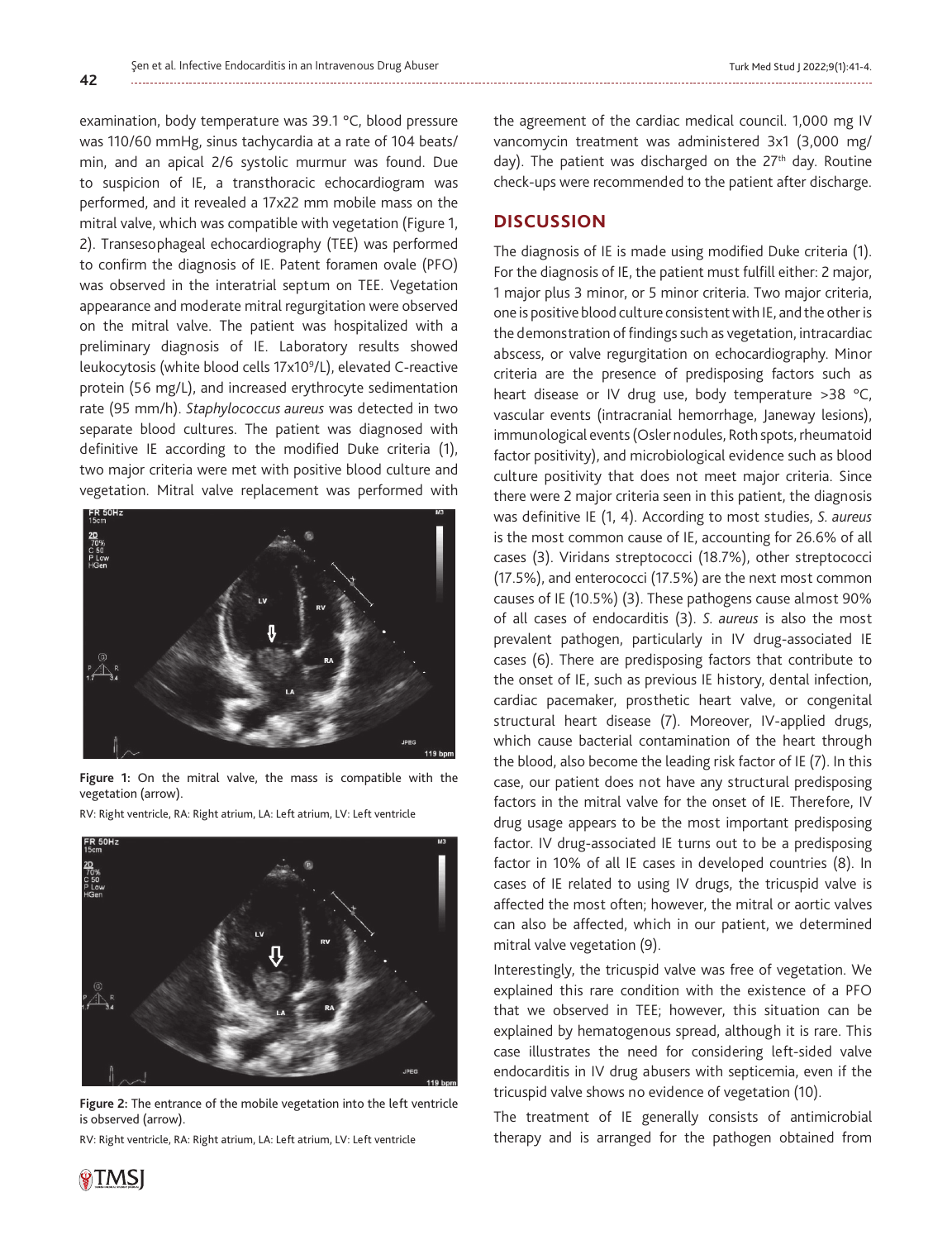the blood culture (11). The duration of treatment may vary depending on the type of valve involved and the isolated pathogen; however, in IV drug-related IE, antibiotic treatment is usually 4-6 weeks long (12). As in our case, *S. aureus* is the most observed pathogen in blood cultures. According to the latest treatment protocols in Turkey, cefazolin is the first-line treatment for methicillin-sensitive *S. aureus* IE (13). Daptomycin should be preferred in patients with anaphylactic hypersensitivity reactions to β-lactams. In prosthetic valve IE, a combination of cefazolin, gentamicin, and rifampicin is suggested (13). A combination of vancomycin and cefazolin can be prescribed to patients with methicillin-resistant *S. aureus* IE, particularly in cases of persistent bacteremia (>3-7 days) (13).

Although patients with IE require surgical treatment, the timing of surgical intervention varies according to the surgical indication. In some cases, surgical intervention is performed urgently 24 hours after admission, while in some cases, elective surgery can be performed within 7-14 days (14). Depending on the affected region, the indications for surgical intervention and the type of surgery to be performed are different (13, 15). In this case, the mitral valve on the left side of the heart was affected. The most common indications for surgery in patients with IE are heart failure, prevention of embolism, and uncontrollable/invasive infections caused by resistant microorganisms (13, 16). Our patient underwent surgery due to the observation of significantly larger than 10 mm vegetation on the mitral valve with moderate mitral regurgitation.

Antimicrobial prophylaxis is recommended before hemorrhagic intraoral procedures in patients with predisposing cardiac conditions that may result in IE (previous IE history, presence of artificial heart valve, heart transplant recipients with valvulopathy, and cyanotic congenital heart diseases) (17). For prophylaxis, 30-60 minutes before the dental procedure, amoxicillin/ampicillin can be administered to patients who are not allergic to β-lactams intravenously or orally 2 gr in adults, 50 mg/kg in children (18). If the patient is allergic to β-lactams, clindamycin can be given 600 mg in adults and 20 mg/kg in children (18).

It is critical to determine the prognosis of a patient diagnosed with IE in terms of both treatment management and estimation of mortality risk. The patient should be evaluated at the time of diagnosis, in the first week following antibiotic therapy, and before discharge from the hospital. According to the simplified risk score used in the evaluation, plans such as aggressive treatment, early surgery, and transfer to the intensive care unit are considered (13). Poor prognosis markers can be classified under three headings as patient-related variables (aging, prosthetic heart valve, diabetes mellitus),

complications of IE (heart failure, renal failure, stroke, sepsis), and etiological pathogenic microorganisms (*S. aureus*, fungus) (19). The prognosis of artificial valve endocarditis is worse than natural valve endocarditis because it is more difficult to diagnose and treat (13). In addition, clinical studies show that left-sided IE has a worse prognosis than right-sided IE (15).

In the case we presented, surgery was decided because IE caused mitral valve regurgitation and had large, mobile vegetation. In conclusion, IE should be considered in the etiology of fever, unexplained worsening of general condition, and newly developed heart murmur in people using IV drugs.

#### **Ethics Committee Approval:** N/A

**Informed Consent:** Informed verbal consent was obtained from the next of kin.

**Conflict of Interest:** The authors declared no conflict of interest.

**Author Contributions:** Concept: B.Ş., U.Y., S.A., Design: B.Ş., U.Y., S.A., Supervision: B.Ş., U.Y., S.A., Resources: B.Ş., U.Y., S.A., Materials: B.Ş., U.Y., S.A., Data Collection and/or Processing: B.Ş., U.Y., S.A., Analysis and/or Interpretation: B.Ş., U.Y., S.A., Literature Search: B.Ş., U.Y., S.A., Writing Manuscript: B.Ş., U.Y., S.A., Critical Review: B.Ş., U.Y., S.A.

**Financial Disclosure:** The authors declared that this study received no financial support.

#### **REFERENCES**

- 1. National Organization for Rare Disorders. Infective Endocarditis (cited 2020). Available from: URL: https://rarediseases.org/rare-diseases/ endocarditis-infective/. [[Crossref\]](https://rarediseases.org/rare-diseases/ endocarditis-infective/)
- 2. Muço E, Harxhi A, Hasa A et al. Infective endocarditis related to intravenous drug user: report of four cases. Open Infect Dis J 2018;10: 1-8. [\[Crossref](https://doi.org/10.2174/1874279301810010001)]
- 3. Rajani R, Klein JL. Infective endocarditis: A contemporary update. Clin Med (Lond) 2020;20:31-5. [\[Crossref\]](https://doi.org/10.7861/clinmed.cme.20.1.1)
- 4. Otto CM, Nishimura RA, Bonow RO et al. 2020 ACC/AHA Guideline for the Management of Patients With Valvular Heart Disease: Executive Summary: A Report of the American College of Cardiology/American Heart Association Joint Committee on Clinical Practice Guidelines. J Am Coll Cardiol 2021;77:450-500. [[Crossref\]](https://doi.org/10.1161/CIR.0000000000000932)
- 5. Hubers SA, DeSimone DC, Gersh BJ et al. Infective Endocarditis: A Contemporary Review. Mayo Clin Proc 2020;95:982-97. [\[Crossref\]](https://doi.org/10.1016/j.mayocp.2019.12.008)
- 6. Goyal A, Mohan B, Kumar P et al. Clinical characteristics and outcome of infective endocarditis among intravenous drug abusers in India. Indian Heart J 2020;72:547-51. [\[Crossref\]](https://doi.org/10.1016/j.ihj.2020.09.014)
- 7. Holland TL, Baddour LM, Bayer AS et al. Infective endocarditis. Nat Rev Dis Primers 2016;2:16059. [\[Crossref\]](https://www.nature.com/articles/nrdp201659)
- 8. Şimşek-Yavuz S, Şensoy A, Kaşıkçıoğlu H et al. Infective endocarditis in Turkey: aetiology, clinical features, and analysis of risk factors for mortality in 325 cases. Int J Infect Dis 2015;30:106-14. [[Crossref\]](https://doi.org/10.1016/j.ijid.2014.11.007)
- 9. Meel R. Right-sided infective endocarditis secondary to intravenous drug abuse. In: Magnusson P, Razmi R, editors. Infective Endocarditis. London: IntechOpen; 2019. doi: 10.5772/intechopen.84319. [\[Crossref](https://www.intechopen.com/chapters/65552)]